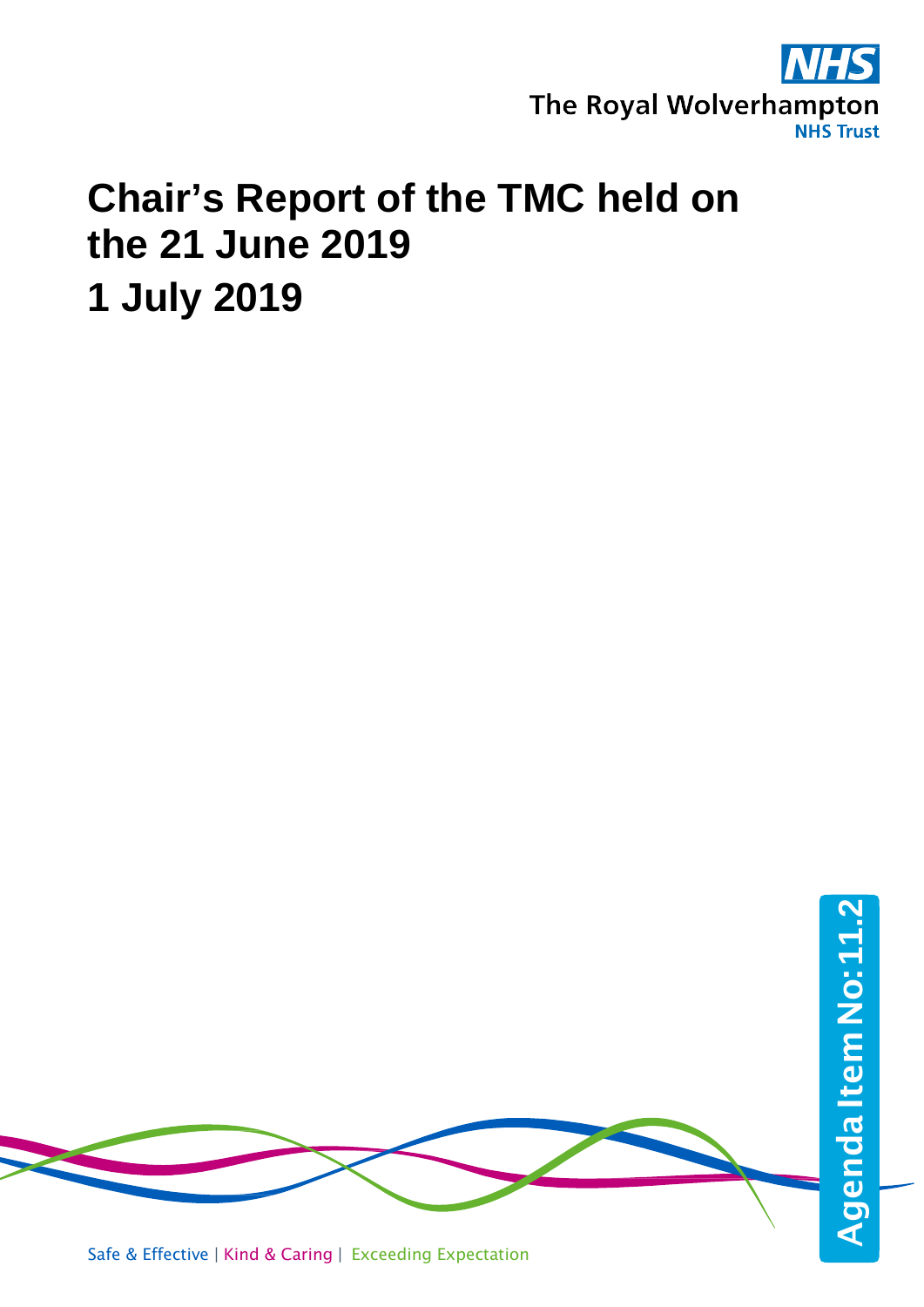**NHS** The Royal Wolverhampton

| <b>Trust Board Report</b>                                      |                                                                                                                                                                                                                                                                                                                                                                                                                                                                                                                                                                                                                                                                                            |  |
|----------------------------------------------------------------|--------------------------------------------------------------------------------------------------------------------------------------------------------------------------------------------------------------------------------------------------------------------------------------------------------------------------------------------------------------------------------------------------------------------------------------------------------------------------------------------------------------------------------------------------------------------------------------------------------------------------------------------------------------------------------------------|--|
| <b>Meeting Date:</b>                                           | 1 July 2019                                                                                                                                                                                                                                                                                                                                                                                                                                                                                                                                                                                                                                                                                |  |
| Title:                                                         | Chair's report of the Trust Management Committee (TMC) held on 21 June<br>2019                                                                                                                                                                                                                                                                                                                                                                                                                                                                                                                                                                                                             |  |
| <b>Executive</b><br><b>Summary:</b>                            | The Chair's report of the most recent Trust Management Committee meeting<br>held on Friday 21 June 2019                                                                                                                                                                                                                                                                                                                                                                                                                                                                                                                                                                                    |  |
| <b>Action</b><br><b>Requested:</b>                             | <b>Receive and note</b>                                                                                                                                                                                                                                                                                                                                                                                                                                                                                                                                                                                                                                                                    |  |
| For the attention<br>of the Board                              | Matters discussed and reviewed at the most recent TMC                                                                                                                                                                                                                                                                                                                                                                                                                                                                                                                                                                                                                                      |  |
| <b>Author + Contact</b><br><b>Details:</b>                     | Tel 01902 695950<br>Email gayle.nightingale@nhs.net                                                                                                                                                                                                                                                                                                                                                                                                                                                                                                                                                                                                                                        |  |
| <b>Links to Trust</b><br><b>Strategic</b><br><b>Objectives</b> | 1. Create a culture of compassion, safety and quality<br>2. Proactively seek opportunities to develop our services<br>3. To have an effective and well integrated local health and care system that operates<br>efficiently<br>4. Attract, retain and develop our staff, and improve employee engagement<br>5. Maintain financial health – Appropriate investment to patient services<br>6. Be in the top 25% of all key performance indicators                                                                                                                                                                                                                                            |  |
| <b>Resource</b><br>Implications:                               | As per Agenda Item                                                                                                                                                                                                                                                                                                                                                                                                                                                                                                                                                                                                                                                                         |  |
| <b>Report Data</b><br><b>Caveats</b>                           | The Meeting reviews standard reports that use the previous month's data.<br>This data may be subject to cleansing and revision.                                                                                                                                                                                                                                                                                                                                                                                                                                                                                                                                                            |  |
| <b>CQC Domains</b>                                             | Safe: patients, staff and the public are protected from abuse and avoidable harm.<br>Effective: care, treatment and support achieves good outcomes, helping people maintain<br>quality of life and is based on the best available evidence.<br><b>Caring:</b> staff involve and treat everyone with compassion, kindness, dignity and respect.<br><b>Responsive:</b> services are organised so that they meet people's needs.<br>Well-led: the leadership, management and governance of the organisation make sure it's<br>providing high-quality care that's based around individual needs, that it encourages learning<br>and innovation, and that it promotes an open and fair culture. |  |
| <b>Equality and</b><br><b>Diversity Impact</b>                 | None identified                                                                                                                                                                                                                                                                                                                                                                                                                                                                                                                                                                                                                                                                            |  |
| <b>Risks: BAF/TRR</b>                                          | None identified                                                                                                                                                                                                                                                                                                                                                                                                                                                                                                                                                                                                                                                                            |  |
| <b>Public or Private:</b>                                      | Public                                                                                                                                                                                                                                                                                                                                                                                                                                                                                                                                                                                                                                                                                     |  |
| <b>Other formal</b><br>bodies involved:                        | Directors Meeting, Senior Managers Briefing                                                                                                                                                                                                                                                                                                                                                                                                                                                                                                                                                                                                                                                |  |
| <b>References</b>                                              | As per item.                                                                                                                                                                                                                                                                                                                                                                                                                                                                                                                                                                                                                                                                               |  |
| <b>NHS</b><br><b>Constitution:</b>                             | In determining this matter, the Board should have regard to the Core<br>principles contained in the Constitution of:<br>Equality of treatment and access to services<br>High standards of excellence and professionalism<br>Service user preferences<br>Cross community working<br><b>Best Value</b>                                                                                                                                                                                                                                                                                                                                                                                       |  |
|                                                                | Accountability through local influence and scrutiny                                                                                                                                                                                                                                                                                                                                                                                                                                                                                                                                                                                                                                        |  |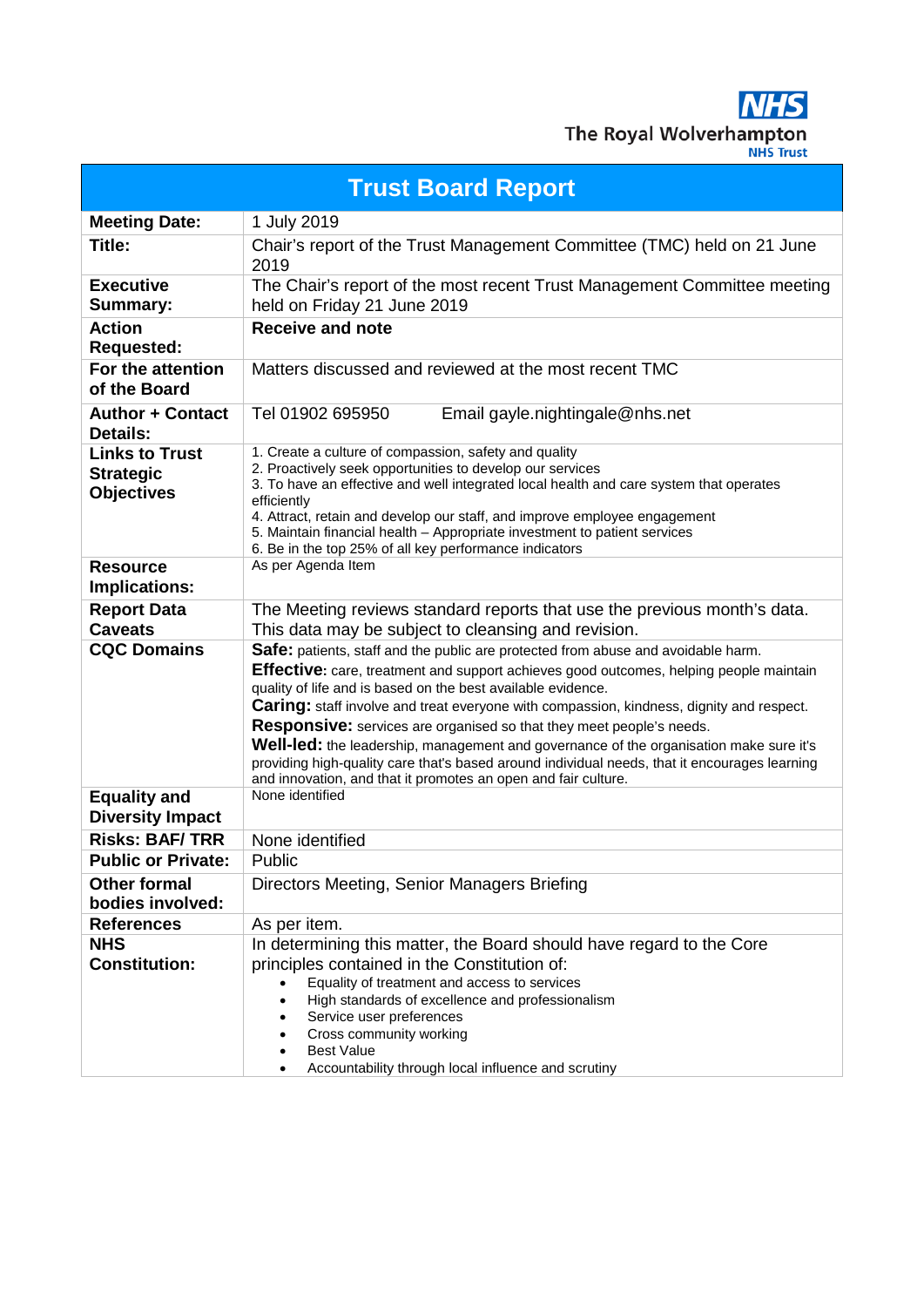|                | <b>Report Details</b>                                                                                          |  |  |
|----------------|----------------------------------------------------------------------------------------------------------------|--|--|
| 1              | <b>Key Current Issues/Topic Areas:</b>                                                                         |  |  |
|                | <b>Physician Associates</b><br>$\bullet$                                                                       |  |  |
|                |                                                                                                                |  |  |
| $\overline{2}$ | <b>Innovation Items:</b>                                                                                       |  |  |
|                | None this month<br>$\bullet$                                                                                   |  |  |
|                |                                                                                                                |  |  |
|                |                                                                                                                |  |  |
| 3              | <b>Exception Reports</b>                                                                                       |  |  |
|                | None this month<br>$\bullet$                                                                                   |  |  |
|                |                                                                                                                |  |  |
| 4              | Items to Note – all of the following reports were reviewed and noted in the meeting                            |  |  |
|                | Integrated Quality and Performance Report<br>$\bullet$                                                         |  |  |
|                | Division 1 Quality, Governance and Nursing Report<br>$\bullet$                                                 |  |  |
|                | Division 2 Quality, Governance and Nursing Report<br>$\bullet$                                                 |  |  |
|                | Division 3 Quality, Governance and Nursing Report<br>$\bullet$                                                 |  |  |
|                | <b>Executive Workforce Summary Report</b><br>$\bullet$                                                         |  |  |
|                | Chief Nursing Officer (CNO) Nursing Report<br>$\bullet$                                                        |  |  |
|                | <b>CNO Governance Report</b><br>$\bullet$                                                                      |  |  |
|                | <b>Finance Position Report</b><br>$\bullet$                                                                    |  |  |
|                | Capital Programme Update<br>$\bullet$                                                                          |  |  |
|                | <b>Operational Finance Group Minutes</b><br>$\bullet$                                                          |  |  |
|                | <b>Financial Recovery Board Update</b><br>$\bullet$                                                            |  |  |
|                | <b>Integration Report</b><br>$\bullet$                                                                         |  |  |
|                |                                                                                                                |  |  |
| 5              | Items to be Noted or Approved - Statutory or Mandated Reports (1/4, 6 monthly and Annual)                      |  |  |
|                | - all of the following reports were reviewed, discussed* and noted in the meeting.                             |  |  |
|                | <b>Infection Prevention Annual Report</b><br>$\bullet$                                                         |  |  |
|                | Freedom to speak up Guardian Report                                                                            |  |  |
|                | Care Quality Commission (CQC) Action Plan<br>$\bullet$                                                         |  |  |
|                |                                                                                                                |  |  |
| 6              | <b>Business Cases approved - Division 1</b>                                                                    |  |  |
|                | Neonatal Community Outreach Service - CQUIN<br>$\bullet$                                                       |  |  |
|                | Exogen Ultrasound Bone Healing Device                                                                          |  |  |
|                |                                                                                                                |  |  |
|                | Precision Temperature Management System ICCU                                                                   |  |  |
| $\overline{7}$ | <b>Business Cases approved - Division 2</b>                                                                    |  |  |
|                | None this month<br>$\bullet$                                                                                   |  |  |
| 8              | <b>Business Cases approved - Division 3</b>                                                                    |  |  |
|                | ePMA Business Case                                                                                             |  |  |
|                | Medicines Management Proposal Kyleena and Levosert                                                             |  |  |
| 9              | <b>Business Cases - Corporate</b>                                                                              |  |  |
|                | 49216 - Network Upgrade                                                                                        |  |  |
|                | 40205 - IPT Telephony migration - Year 3 only<br>٠                                                             |  |  |
|                | 49304 - Replacement of Heart & Lung Emergency Lighting System Block87 - Backlog Maintenance                    |  |  |
|                | and Statutory Programme                                                                                        |  |  |
|                | 49302 - Replacement of HV switchgear North Sector Phase A -Backlog Maintenance and Statutory<br>$\bullet$      |  |  |
|                | Programme                                                                                                      |  |  |
|                | 49300 - Replacement of New Cross Hospital South West Sector LVSwitchgear - New Cross Hospital -                |  |  |
|                | Backlog Maintenance and Statutory Programme                                                                    |  |  |
|                | 49504 - Replacement of Maternity Heating plant and Basic Infrastructure to Wrekin House - Backlog<br>$\bullet$ |  |  |
|                | Maintenance Programme                                                                                          |  |  |
|                | Multi-Storey Car Park Business Case - 47425<br>٠                                                               |  |  |
| 10             | <b>Outline/proposals for change</b>                                                                            |  |  |
|                | None this month<br>$\bullet$                                                                                   |  |  |
|                |                                                                                                                |  |  |
| 11             | <b>Policies approved</b>                                                                                       |  |  |
|                |                                                                                                                |  |  |
|                | <b>Strategies Update</b><br>$\bullet$                                                                          |  |  |
|                | Policy Update<br>$\bullet$                                                                                     |  |  |
|                | Risk Management Assurance Strategy<br>$\bullet$                                                                |  |  |
|                | HS05 Ionising Radiation Safety Policy<br>$\bullet$                                                             |  |  |
|                | HS33 Driving for Work Policy<br>$\bullet$                                                                      |  |  |
|                | MP04 Management of Medication Errors Policy<br>$\bullet$                                                       |  |  |